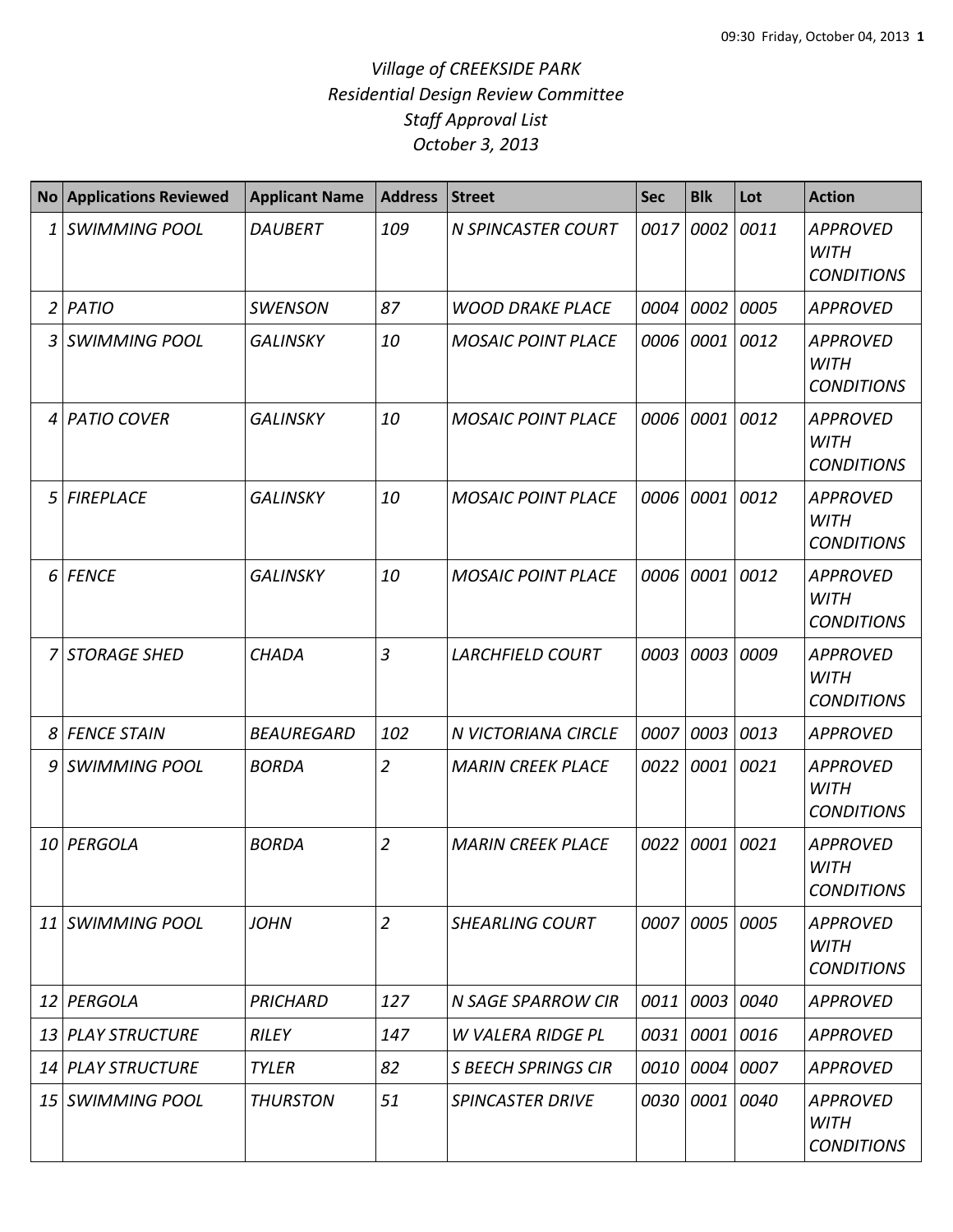## *Village of CREEKSIDE PARK Residential Design Review Committee Staff Approval List October 3, 2013*

| <b>No</b> | <b>Applications Reviewed</b> | <b>Applicant Name</b> | <b>Address</b> | <b>Street</b>              | <b>Sec</b> | <b>Blk</b>     | Lot  | <b>Action</b>                                       |
|-----------|------------------------------|-----------------------|----------------|----------------------------|------------|----------------|------|-----------------------------------------------------|
| 16        | PERGOLA                      | <b>THURSTON</b>       | 51             | <b>SPINCASTER DRIVE</b>    | 0030       | 0001           | 0040 | <b>APPROVED</b><br><b>WITH</b><br><b>CONDITIONS</b> |
| 17        | <b>SUMMER KITCHEN</b>        | <b>THURSTON</b>       | 51             | <b>SPINCASTER DRIVE</b>    | 0030       | 0001           | 0040 | <b>APPROVED</b><br><b>WITH</b><br><b>CONDITIONS</b> |
| 18        | PERGOLA                      | <b>SCHAMBACH</b>      | $\overline{7}$ | <b>PAINTED POST PLACE</b>  | 0029       | 0002           | 0021 | <b>APPROVED</b>                                     |
| 19        | <b>DECK</b>                  | <b>SCHAMBACH</b>      | $\overline{7}$ | <b>PAINTED POST PLACE</b>  | 0029       | 0002           | 0021 | <b>APPROVED</b>                                     |
| 20        | <b>FENCE</b>                 | <b>STRONG</b>         | 31             | <b>N SWANWICK PLACE</b>    | 0003       | 0001 0001      |      | <b>APPROVED</b>                                     |
| 21        | <b>SWIMMING POOL</b>         | <b>HEINSOHN</b>       | 55             | <b>SPINCASTER DRIVE</b>    | 0030       | 0001           | 0041 | <b>APPROVED</b><br><b>WITH</b><br><b>CONDITIONS</b> |
| 22        | <b>PATIO COVER</b>           | <b>HEINSOHN</b>       | 55             | <b>SPINCASTER DRIVE</b>    | 0030       | 0001           | 0041 | <b>APPROVED</b><br><b>WITH</b><br><b>CONDITIONS</b> |
| 23        | <b>SWIMMING POOL</b>         | <b>TARLETON</b>       | 43             | <b>CAPRICE BEND PLACE</b>  | 0012       | 0002           | 0004 | <b>APPROVED</b><br><b>WITH</b><br><b>CONDITIONS</b> |
| 24        | <b>SWIMMING POOL</b>         | <b>DUTTON</b>         | 10             | N ARROW CANYON CIR         | 0003       | 0002           | 0019 | <b>APPROVED</b><br><b>WITH</b><br><b>CONDITIONS</b> |
| 25        | <b>SWIMMING POOL</b>         | <b>VANDERDYS</b>      | 27             | <b>TIOGA PLACE</b>         | 0007       | 0002           | 0007 | <b>APPROVED</b><br><b>WITH</b><br><b>CONDITONS</b>  |
|           | 26 ARBOR                     | <b>GALINSKY</b>       | 10             | <b>MOSAIC POINT PLACE</b>  |            | 0006 0001 0012 |      | <b>APPROVED</b>                                     |
| 27        | <b>TREE REMOVAL</b>          | <b>GALINSKY</b>       | 10             | <b>MOSAIC POINT PLACE</b>  |            | 0006 0001 0012 |      | <b>APPROVED</b><br><b>WITH</b><br><b>CONDITIONS</b> |
| 28        | <b>TREE REMOVAL</b>          | <b>PIETROPINTO</b>    | 111            | <b>S BEECH SPRINGS CIR</b> | 0010       | 0003 0011      |      | APPROVED                                            |
| 29        | PERGOLA                      | <b>JOHNSON</b>        | 26             | N SHASTA BEND PLACE        | 0022       | 0001 0025      |      | <b>APPROVED</b><br><b>WITH</b><br><b>CONDITONS</b>  |
|           | 30 SWIMMING POOL             | <b>HOOPER</b>         | 18             | <b>TALLGRASS WAY</b>       | 0014       | 0001 0008      |      | <b>APPROVED</b><br><b>WITH</b><br><b>CONDITIONS</b> |